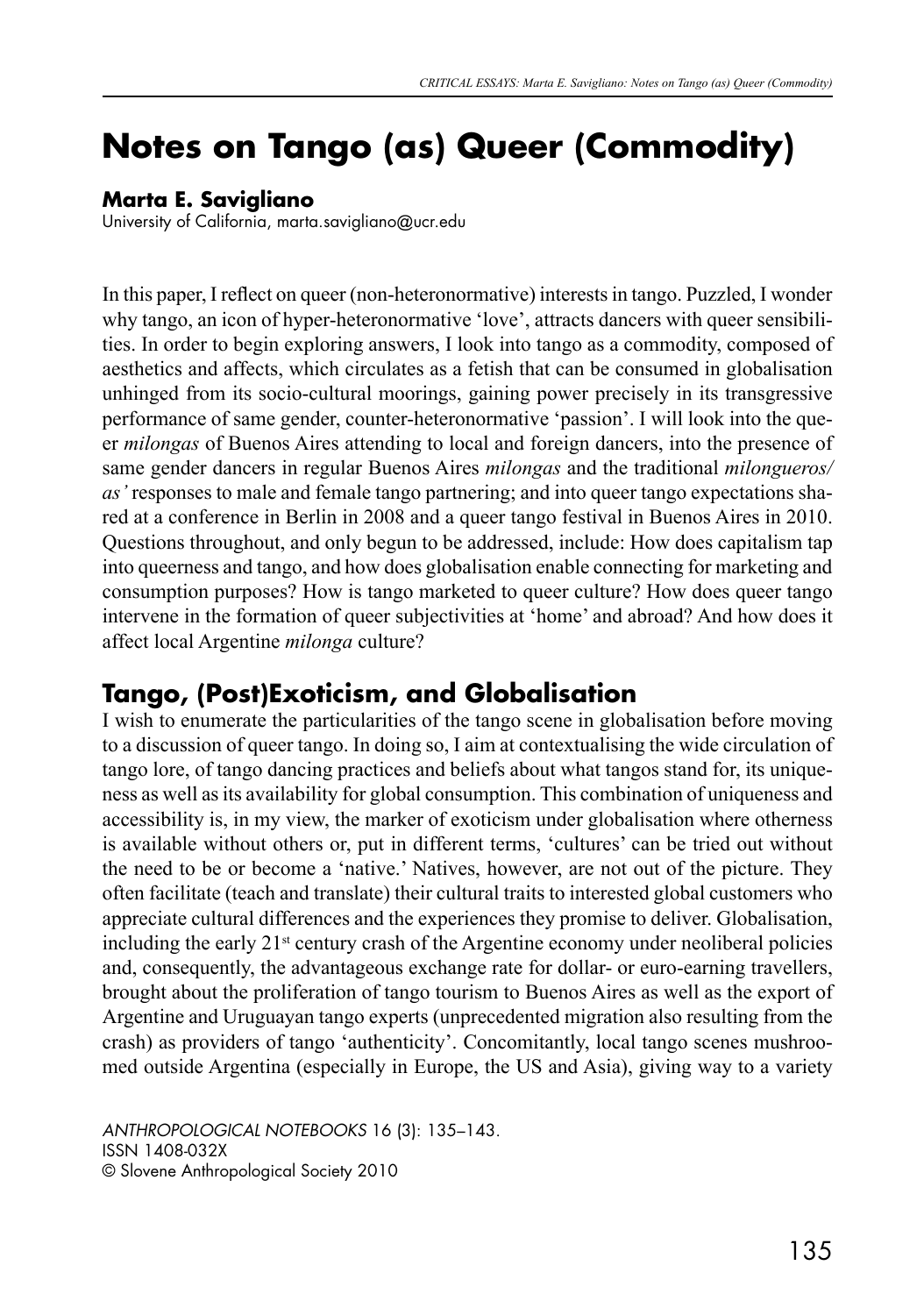of global/local re-adaptations (taking up local shapes and meanings) fuelling anxieties about tango's authenticity and excitement about tango's marketability around the world. Exoticism and its paradoxical operations in globalisation help in interpreting these complex tensions that arise from conflicting interests among different sectors of local and foreign tango practitioners. The debates, and the ensuing enmities and alliances, are framed in terms of aesthetics, centred primordially in musical tastes and modes of partnering that affect choreographic choices.

Tango masters and dancers are prone to accept or reject innovations in terms of legitimacy, which relies on whether the innovators have earned the right to call what they do 'tango'. The rightful authority to introduce innovations into tango always aligns with tango's place of origin, the nationality (Argentine or Uruguayan) of the innovators, and their seniority (recognised stature) in the tango world. Globalisation has brought complications onto these informal but well-known and broadly-accepted rules in that Argentine and Uruguayan professional musicians and dancers of younger generations have taken (aesthetic) interest in tango (an interest formerly aligned with older generations), in that they are more connected to the music/dance scenes abroad (either through education, travel, migration, virtual music industry, and/or work opportunities), and in that the global marketability of the tango has expanded bringing economic interests into considerations over legitimisation. As a result, tango innovators in globalisation encounter an ambivalent response on the part of the tenants of the traditional tango because the innovators are competitors as well as enablers. Tango Nuevo and Queer Tango effectively attract artists, practitioners, and tourists previously kept out of the tango world, i.e. from participating in the making of the tango aesthetic as well as in the consuming of tango products (music, dancehalls, dance shoes, dance lessons, tango shows, etc). Tango traditionalists and innovators coincide in the proposition that tango, as a popular art, is (and should be) 'universal' and they do so by calling attention to its appeal across 'cultures'. However, they also guard carefully who and what should be accepted as a legitimate part of the tango lore, its aesthetics and politics. In doing so, they resource to exoticism by way of nationalism (as cultural citizens, bearers of the tango 'tradition' involving knowledge, sensitivity, and a quasi-biological predisposition related to socialisation). Tango, like other World musics and dances, accommodates with difficulty its statuses as Art (i.e. universal), as popular culture (i.e. tradition), and as consumer good (i.e. commodity). Exoticism and auto-exoticism function as aesthetico-political devices that allow artificially fixating the contours of a 'culture' by offering a 'tradition' (a stereotypical ethnicised and racialised referent) to explain otherness (the sameness of some and their difference with others). Exoticism and auto-exoticism displace the agential intervention of the subjects of exoticism (the exots or exoticisers) onto their object (the exotic). As a result, tango's controversies in globalisation focus on the aesthetics of its music and dance as objects of 'culture' (tradition versus innovation) and push aside the politico-economic dilemmas concerning accessibility, interests and benefits.

In globalisation, exots and 'natives' cross the divisory lines of identification and move into each others' territory. Exots practice auto-exoticism as they try on selected aspects of other cultures and choose to embody otherness and experiment with what difference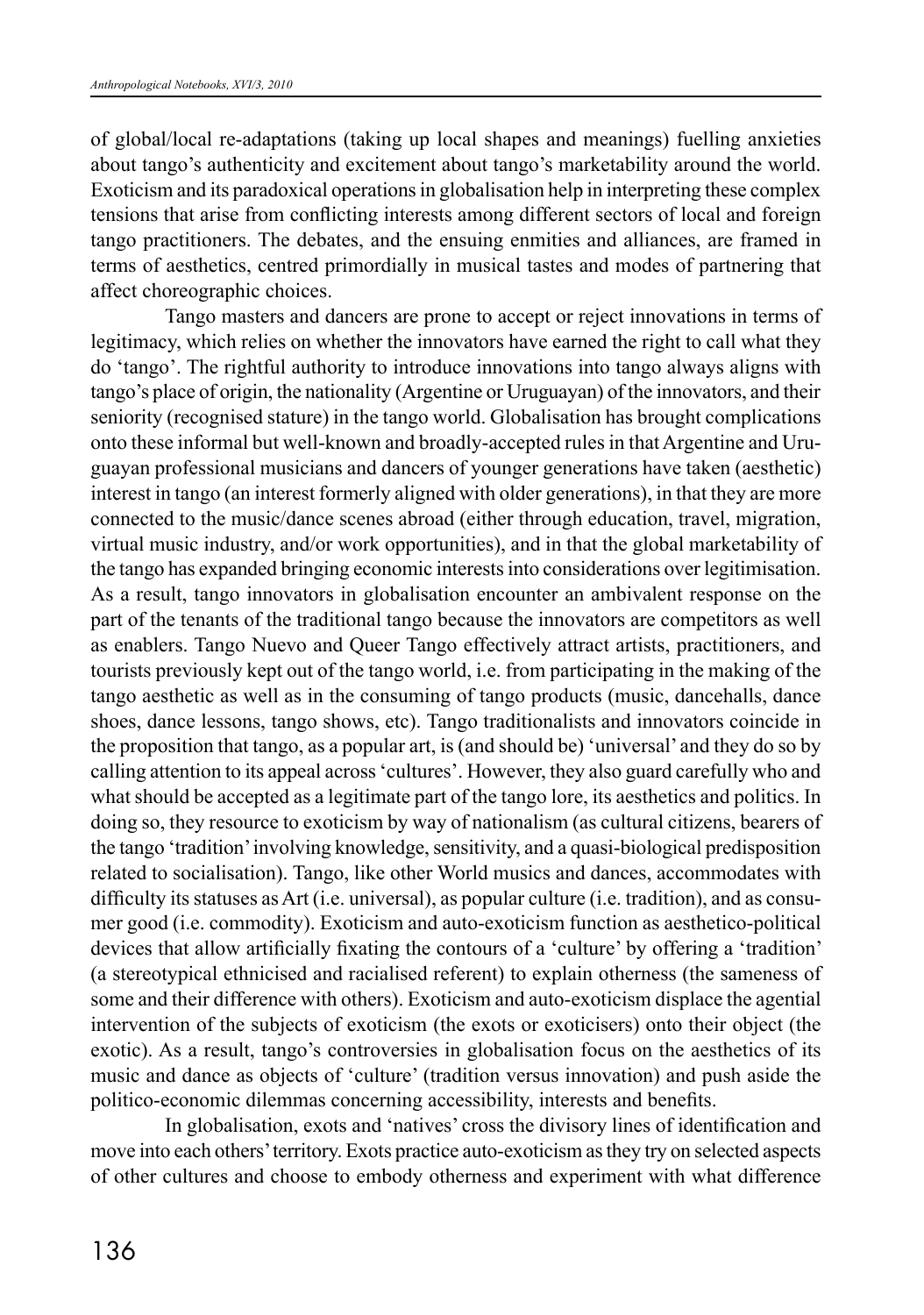has to offer. Foreign practitioners of Argentine tango, beyond the modernist quest for self reflection and self discovery, aim at inhabiting postmodernist multiple subjectivities, claiming the globe as a legitimate space available to their status as cosmopolitans. Global exots do not go 'native' all the way; whether as tourists, fans, artists or scholars, they aim at moving around the world attuned to their interests and what global/local cultures have to offer to them, acquainting themselves with a multiplicity of selected cultural traits without taking up demanding, unwanted commitments. 'Natives' and their demands of cultural ownership stand in the way of global exots pursuits. In addition, natives' positions enter into contradictions as they seek to adjust to globalisation's opportunities.

In globalisation, 'natives' are aware of the value attributed to some differences and persist in their claims to cultural identity and their rights to selectively extend permission to foreigners to enjoy the uniqueness they have to offer to the world. On the one hand, they uphold their 'culture' as unique, welcome its appreciation, and even work at improving its allure to foreigners, thereby accepting and complicitly partaking of exoticism; on the other hand, they challenge exoticism by claiming their rights to enjoy the mobility, fluidity, and accessibility globalisation seems to offer to all, including innovating and transforming their 'culture' and experimenting with postmodern-like sensibilities and subjectivities. Natives are caught between protecting and preserving (i.e. reproducing) their 'culture,' controlling the usage of and the access to their particular knowledges, and profiting from others' interest in their difference so as to gain access to the (intellectual, emotional, and economic) perks of globalisation. In globalisation, 'natives' respond to the exoticist message that their 'culture' and difference is their asset and the potential door to globalisation – which needs to be earned.

Globalisation, from the natives' standpoint, is something difficult to afford. When it comes to 'culture,' globalisation seems to operate on two different registers: the logic of exoticism and the logic of the market. While exots approach cultural differences as gifts, natives aspire to have their differences taken for legitimate commodities. Natives base their assumptions on concrete observations as exots frequently profit from their acquisition of exotic knowledges. Tango dancers and musicians (addressed previously as 'natives' for the sake of moving along quickly with these arguments) nowadays aspire to teach, perform, research and create new works without the need of cultural translators and intermediaries who simultaneously take exotic traditions for a gift to the world and make a living by selling it in the global market. The directionality of the paycheques complicates exoticism in globalisation, turning exots and exotics into uneven competitors in the cultural market.

Postexoticism is meant to allude to the new intricacies of exoticism under globalisation. It evokes the 'post' in postmodernism as well as the 'post' in postcolonial. Postmodernism prepares the terrain for the exploration of otherness without others. It assumes the free-floating of differences, unmoors otherness from origins, questions the linear genealogy of traditions, the totalising narratives of cultures and nationalities associated to racialisation. In doing so, it liberates aesthetics and emotions to the realm of the universal and paves the way for pursuing the experience of otherness as individual subjects. Following in the steps of ethnographic modernism, postmodern exots identify and enjoy the specta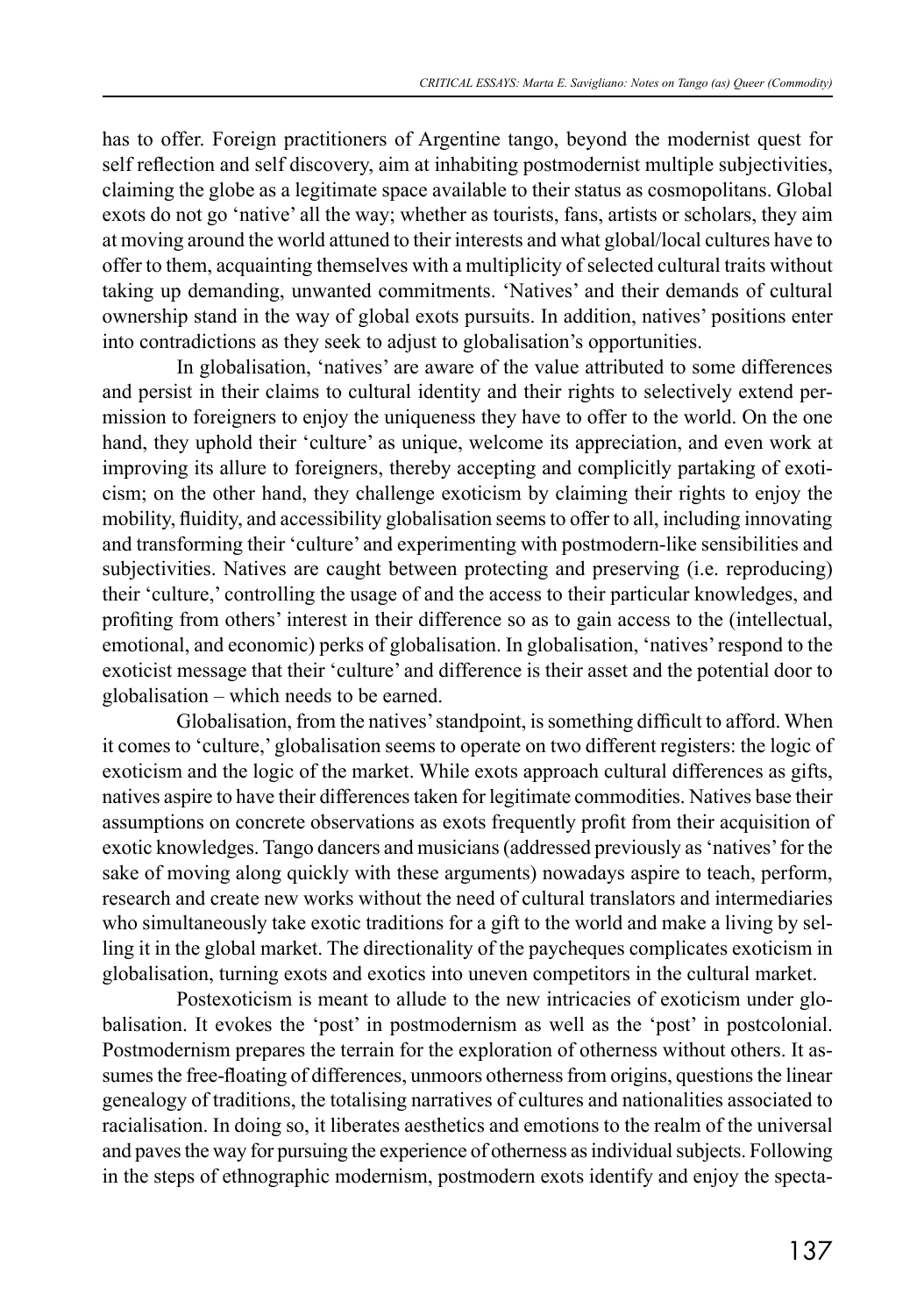cles of otherness, and work at selectively embodying difference for personal enrichment. Exoticism becomes a regular exercise for the care of the self. In addition, exoticism in globalisation denotes appreciation for diversity, as in multi-culturalism, while denying the discrimination it exerts between acceptable and unacceptable others, and its appropriations of assimilatable othernesses without others. Postcolonialism questions the politics of these pursuits. It brings back into the picture the ethics or responsibility towards the others and denounces their erasure. To put it bluntly, postcolonial exotics claim the rights to their attributed exoticism, but they also aspire, on the one hand, to critique the limitations that exoticism imposes on exotics, and on the other, to partake of the exots' advantages by moving, ambivalently, between auto-exoticism and cosmopolitanism. Globalisation opens the way for new exots and for new exotics, and their interests collide.

Postcolonial exotics also face a paradoxical position with regard to other exotics with whom they are drawn to compete in the global market, as well as towards 'natives' among themselves who remain invisible and ignored. Given that Capital rules the market of exoticism in globalisation, hierarchies are established between exotics in terms of their specific worth as bearers of culture, their access to the global market as labourers, their class and geopolitical mobility, not to mention their access to citizenship and visas. The market of otherness expands in globalisation, but it increases competition and fine-tunes the selectiveness of differences. Otherness enables some exotics more than others, as it entrenches them all in exoticism.

It is important to keep in mind that exoticism is a politics of aesthetics and the affects, which are emotions they are capable of generating in the exots—consumers of exoticism. Not all alterities are able to enter the game, and those who enter do so on different footings. In addition, exotic otherness (as an emotionally loaded aesthetic) can be consumed and even (re)produced without the input of the others with whom it is associated or to whom it is attributed. Concerning the tango world, its aesthetics and affects, a chain of tensions follows its globalised popularity. The exot, modern or postmodern, might be able to learn the moves but whether he/she can capture the affects (*tanguidad*) remains in question, even when painfully researched and rehearsed. The fulfilment of the desire for otherness is endless and frustrating, and exotics make a point of reminding exots of their limitations. Doing away with the actual exotic others, and the otherness they stand for, is now impossible. In globalisation, exotics have gained knowledge of the uses of exoticism and claim their place as exotic subjects. Their work as cultural translators is always necessarily in the way, offering legitimacy, accuracy, and opening up opportunities for deceit, irony and even scorn towards exots, towards their own auto-exotic practices, and towards exoticism as a whole.

How do emerging, non-traditional forms of tango partnering challenge and/or reconfigure exoticism in relation to the intimate economies of gender and sexuality?

## **Tango's Queer Exoticism?**

The question mark above signals my attempt to understand the ways in which the practice of queer tango breaks away and/or re-inscribes both, exoticising tango and exoticising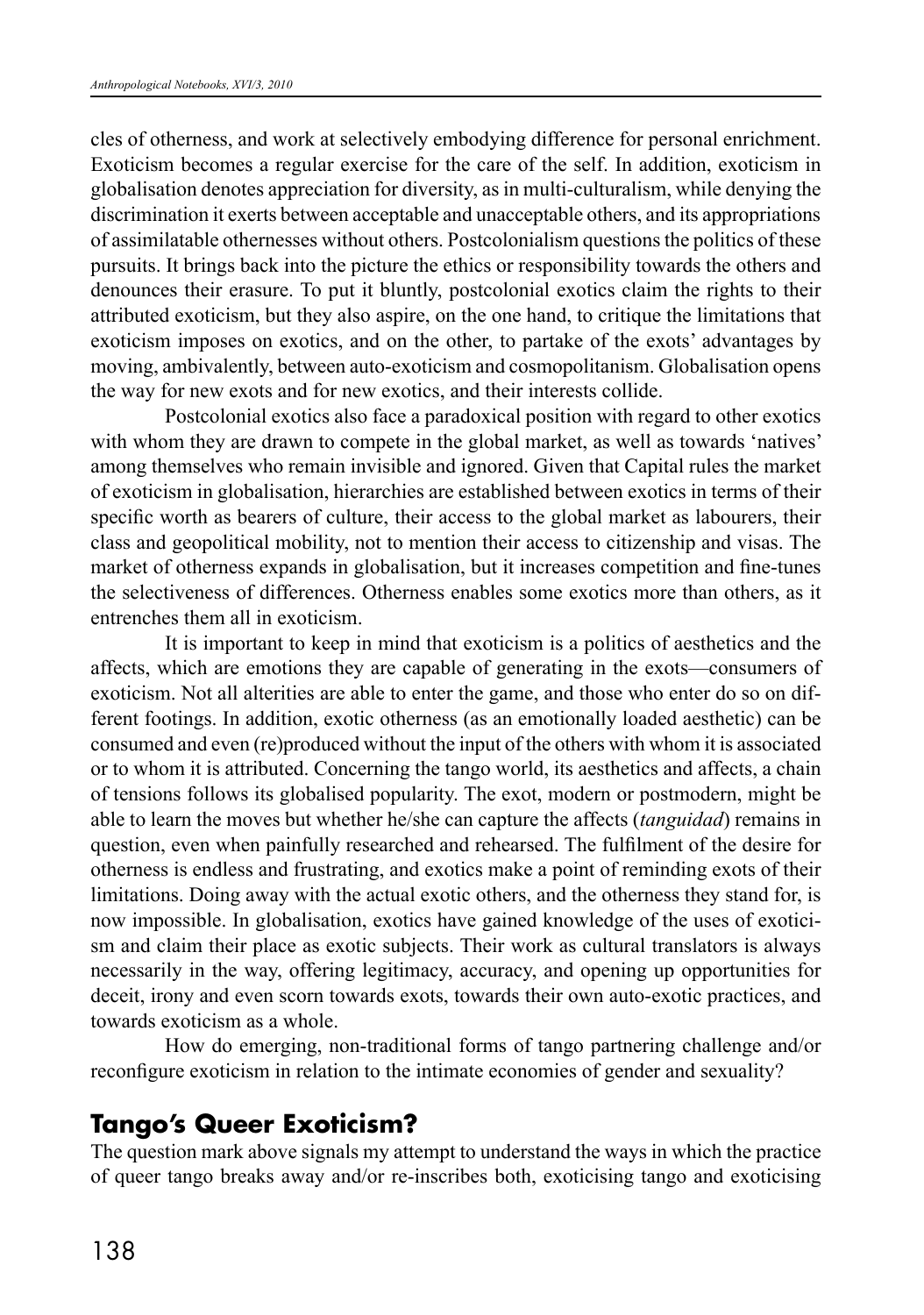queerness, as they move together (as queer tango) in globalisation. Tangos, as previously discussed, are emblematic of heterosexual 'love' and its unruliness. Tango, as a multi-art form, makes use of music, lyrics, costuming, dance, and visual art to convey a particular philosophy of life, a mood. Tango explores a dark, resentful, even vengeful disposition towards the impossibilities of heterosexual 'love', and exposes the traps of compulsive heterosexuality. In tango, gender differences are taken for granted as a fact that must be dealt with in following the paths of desire.

Tangos also show that gendered relations are conflictive, difficult to navigate, and necessarily asymmetrical. Tangos take sides: they tell and perform the story from the male's perspective. Tangos are pedagogical: they organise desire and educate sentiments so as to create a clear cartography of intimacy within a patriarchal worldview and geared towards male interests. Tangos warn men about the perils of heterosexual 'love', and, even when recognising that love/sex exerts an unavoidable attraction, they offer male-bonding as a reliable net on which to fall. However, in exposing male vulnerabilities, tangos offer a long-list of female rebellions and subversive tactics. Tangos also offer women a paradoxical education in desire. They layout a patriarchal, heterosexist script for women, full of menacing warnings; but they also teach them how to resist and even how to conceal their knowledge about their own agency. While concealing how much you know about the compulsory tango/'love' game might contribute to the effectiveness of the 'surprise-effect', tangos and the tango scene consistently foreclose the possibility of alliances among women. It is as if the whole tango system would work against the constitution of women's friendship, indicating women's (compulsory?) antagonism and competition with each other. Women's 'love' for other women is a true and denied 'problem' in the tango-system. How does queer tango intervene in this complex tango picture? And why would anyone with queer sensibilities and queer politics take an interest in this blatantly patriarchal, heterosexist form? Tango's display of compulsory, yet fraught, heterosexual 'love' is a starting point. Tango's flamboyant, 'over the top' performances of antagonistic yet irresistible male/female relations, and its reliance on set gender differences, amount to an invitation for queer interventions. Does this mean that queer tango is parodic? And if so, what are its targets?

Parodies are undecidable and ambivalent in that they pay homage to their referent while exposing and questioning its premises. If tango is already self-parodic, in itself a practice that props up and undoes heterosexual love/sex, what does queer tango seek to reframe and upset? Queer tango emerges in globalisation and should be looked at within the context of a politics of difference that now includes de-naturalising gender differences in themselves. From this viewpoint, queer tango re-exoticises tango so as to take 'love' apart from heterosexuality and its premises, namely gender differences.

Tango's love/sex ambivalence invites queer interventions that produce exoticism of both the tango form when in queer-land and of its queer practitioners when in tangoland. In the traditional (heterosexual) tango scene, same-sex tangos have their marginal space (especially in *prácticas* and informal settings). Queer tangos, however, introduce an unsettling lack of gender differentiation into formal tango partnering: tango masculinity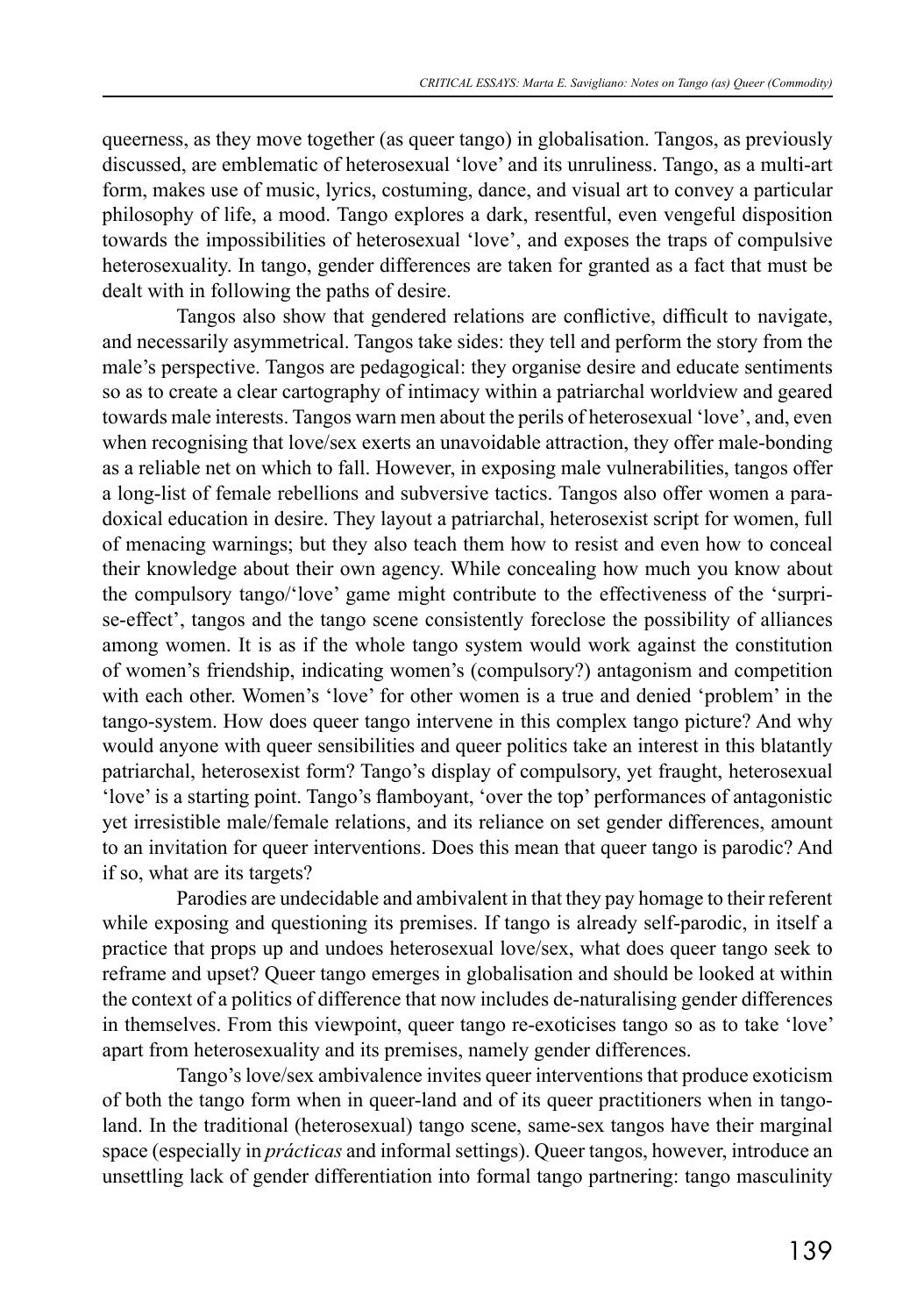and femininity are, so to speak, suspended and left floating phantasmatically around the queer tango practitioners, apparently disinterested in engaging in the reproduction of gendered difference – and its power inequalities. This *tour de force*, a liberating practice for the queer practitioners, installs a problem at the core of the tango scene. The queer tango couple remains exotic, outside and indigestible when considered from the perspective of a regular (i.e. compulsively heterosexual) *tanguero*. To the *milongueros/as*, queer tango misses the whole point of the tango. In contrast, queer tango raises the question: Why do those with queer sensibilities choose the tango specifically to explore queerness? This, I believe, is a more interesting question.

I will reach out again into the complex geopolitics of globalisation in order to continue this discussion. Reframing queer tango in these terms seems to move us away from intimacy and the scene of Two. However, there is a way in which the outside enters the intimate scene and vice versa, creating a web of intimate economies. Exploring queerness at home (where one belongs) is not the same as undertaking queer explorations abroad. In addition, exploring queerness among queer-identified tango dancers, whether at home or abroad, has different effects for all those involved than exploring queerness among straight *tangueros*. A celebration where queerness 'belongs' turns into a provocation where it does not. And the *agent provocateur* may be using his/her queerness auto-exotically as empowerment when facing other exotics, i.e. the 'traditional' tango dancers in Argentina or Uruguay. Local tango scenes, in Europe and the US, are more welcoming to queer-tango practitioners, but more out of extending benevolent gestures towards 'difference' than out of appreciation. Queer-tango introduces something exogenous (exotic, unfamiliar) into regular tango scenes and their heterosexual preoccupations.

It could be argued that newcomers to the tango scene engage in dancing tango, because they are attracted to the aesthetics and techniques of the form, in particular to the way in which this partnered dance foregrounds sustained contact and improvisation while keeping a signature movement style. In Argentina, foreign and local younger tango dancers, and especially women, are frequently trained in or at least familiar with other dance traditions such as ballet, modern dance, postmodern dance, and contact improvisation. Their interest in tango tends to be formal and dance oriented. Within this artistic realm, tango provides an entry to a new and different set of movement techniques along other forms such as *butoh*, hula or flamenco. These 'formalistic' interests tend to occlude 'exoticism' and the presence of other desires in the choices being made as to what is worth learning. When it comes to 'other' dances, purely formal interests are enabled by an ethics of the care of the self, by exerting the right to choice, and even by a liberal openness to cultural diversity. An education of desire is already at play in these formalistically informed dancentric endeavours. Tango's partnering, however, offers something different within a possible array of once exotic and now also globalised dancerly undertakings. New tango practitioners confront a particularly eroticised dynamic, that of a heterosexually marked couple that stresses gender differences and relies on the complementary roles of a leading masculine figure and an active feminine follower. Gender differences and sexual orientation thus enter into the compound of interests that make tango attractive, even for the sake of undoing them.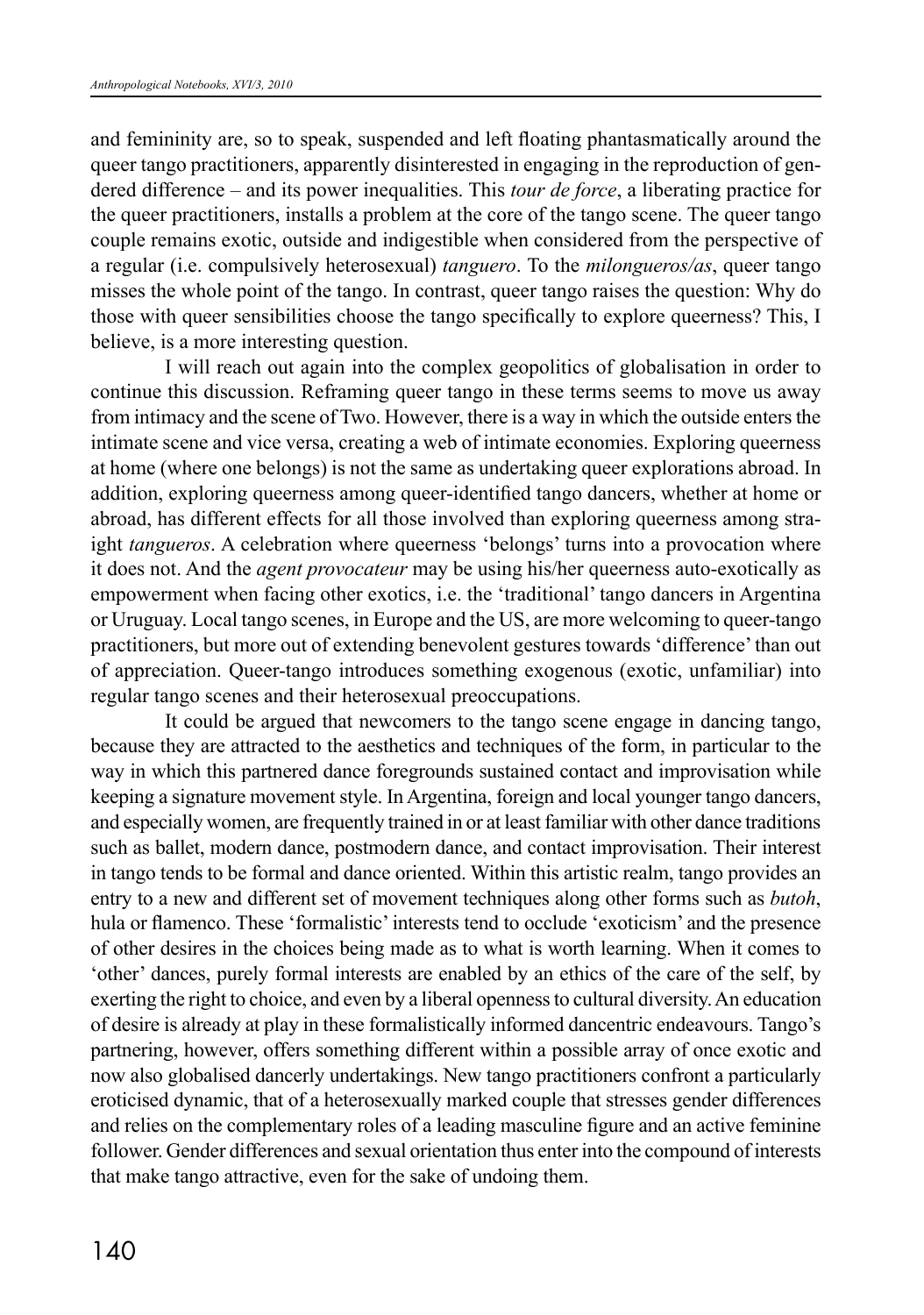Is there tango beyond the performances of gender and heterosexuality? Assuming that *tanguidad* is about supplementing sexual relations, what kind of 'love' does queer-tango enact? Do same-sex tangos inhabit heterosexual erotic fantasies, do they recompose tango's pleasures along a distinguishable queer erotic formation, or do they do away with tango's erotic preoccupations? In other words, how much of the tango risk does queer-tango take, and what does queer-tango settle for?

To begin addressing these questions, I believe it would be helpful to focus on established views of the distinctively gendered compositions of same-sex tangos. Malemale tangos are not only more popular than female-female tangos; male-male tangos are frequently addressed as the original or at least the most widely practiced in original times. They are also often regarded as the most harmonious and beautiful from a stylistic viewpoint, stressing how male bodies, their weights, shapes, heights and energy levels deliver a better balance and can take more freely the challenges mutually proposed through improvisation. Male-male tangos do not seem to require gender difference to convey tango-ness; they capture the tense qualities of defiance and alliance that compose the tango couple in movement. Male-male tango couples, it should be added, never make use of drag or cross-dressing unless they are set to perform a tango parody that immediately suggests the grotesque. In sum, male-male tangos are easily recuperated as straight. In the tango scene, male bonding indicates masculinity beyond sexual preferences—suggesting that sexual preferences can be circumstantial. Male-male tangos are tangos because the tango is a *macho* form.

All-female tangos are noticeably suspect in the tango scene. When femininity takes over the dance, again referencing the tango-lore, it results in diluting *tanguidad* because it amounts to betraying the need for tango men, because it ruins women's ability to respond to male-initiated *marcas* (the leadership in the dance), or because it delivers an over-eroticised spectacle (when seen from a male-perspective), that runs against tango's subtle sensuality. One way or another, all female tangos are discouraged in *milongas* and shows (i.e. public space), and are only tolerated in the private realms of family gatherings or dance classes. All female tangos, when publicly presented, often resource to cross-dressing of one of the partners, the one taking the man's role of conducting in the dance. There is little space for experimenting with an all encompassing femininity in the traditional tango scene, and it is reserved to queer *milongas*. In Buenos Aires, queer *milongas* have become visible only very recently, responding to the impact of the globalised queer movement and to gay and lesbian tourism. Female-female tangos propose a gendered alliance among women that does not find a place in the traditional tango world – it is interpreted as competitive and resentful of the *macho-*centric tango rules and questions, altogether, women's interest in tango. It raises the question: why would these women want to tango if they are not willing to endure its (patriarchal) rules?

In sum, femininity in tango seems to be less containable than masculinity. All female tangos are not predictable, and the potential results (of women ganging up against *milongueros*) could destabilise altogether the tango scene. Women dancing with other women begets something unnatural, almost degenerate: the dangers of lesbianism, meaning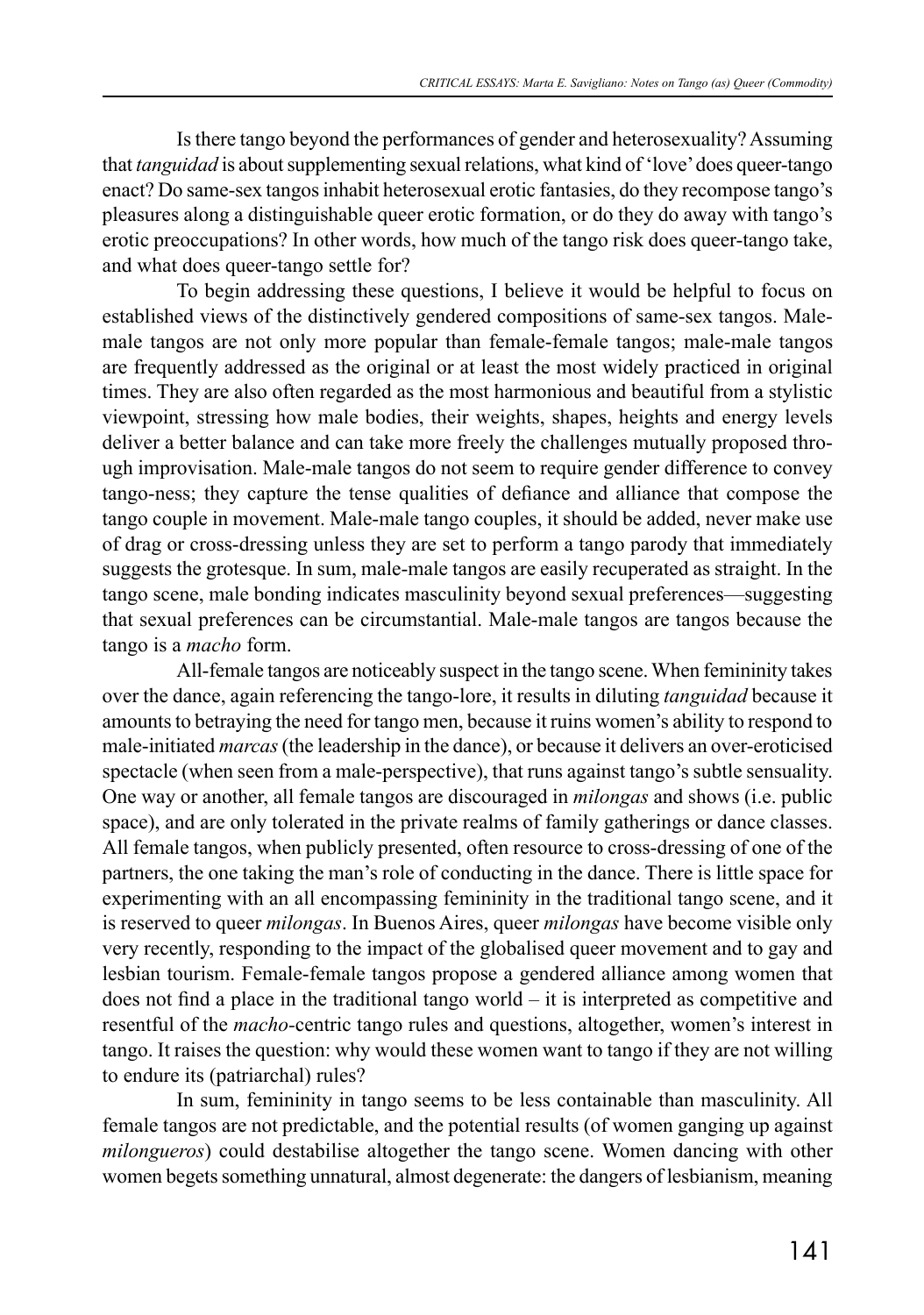'love' for each other. This amounts to a perverse enigma. The tango world is not ready for this challenge. How does queer-tango propose to navigate these entrenched impossibilities of degendering the tango dance?

## **Queer** *Milongas*

In Buenos Aires, queer *milongas* are weekly gatherings of tango practitioners that meet at a cultural centre identified as alternative, convoked by friendly, open-minded tango teachers. They are characterised by offering a relaxed atmosphere, and an ample variety of usually recorded music: classical tangos as well as neo tangos and other electronic popular dance music, adapted to traditional and new tango dancing styles. Queer *milongas* are attended by mostly women of diverse sexual orientations, looking for a welcoming tango environment, one that is non-judgmental towards gendered partnering preferences or tango dancing prowess, generally unconstrained from the etiquette of traditional *milongas*. Most importantly, in queer *milongas* women can choose their dancing partner and dance whenever they please, as opposed to waiting to be asked by a *milonguero* for a dance. Sexual orientations are not flaunted in queer *milongas*, except for the presence of a few butches and bois, and fewer openly gay men (who tend to attend gay *milongas*). Patrons tend to be younger than at traditional *milongas*, more casual in their dressing and general demeanour, and more prone to talking and socialising. They are convoked by the possibility of engaging in whatever kind of partnering and style of tango they choose, not constricted by traditionalism and free of judgment, and a less charged atmosphere than regular *milongas* where gendered roles are guarded, and men hold the privilege of choosing dancing partners and the responsibility to lead the dance. Although less competitive and judgmental, and more open to innovations in tango dancing styles, queer *milongas*, like traditional *milongas*, do have their stars, and the queer tango stars are women. And they stand out because of their dancing abilities as leaders, their capacity to switch gendered partnering roles even in the midst of a tango dance, their ability to keep a sharp tango dancing style regardless of the music, and a gentle, calm, confident attitude devoid of cockiness.

Queer *milongas* hold as a backdrop traditional *milongas*, and seek to undo all the elements that queer tango patrons identify as unpleasant and limiting in regular *milongas* associated with *machismo*. As a result, queer *milongas* are oriented towards pleasure defined in different terms than in regular *milongas*. The tense, erotically charged, atmosphere of compulsory heterosexual *milongas* and their heteronormative dance rulings are kept in check, giving queer *milongas* a safe, even prudish patina. Queer desires, which in queer *milongas* are women's desires, whether identified with alternative masculinities or femininities, are more of an open space for exploration than a clearly readable delineation of crisscrossing intensities. Queer *milongas* are clearly about dancing tango, and about having a good time while doing so, and offer a decompressed overall atmosphere towards that end. The informality thus achieved is more welcoming to local young dancers and to foreigners, often trained in other dance forms, interested in practicing tango as a dance but not in subjecting themselves to the traditional mores and customs or the authorities of the traditional tango scene. Queer *milongas* readily accept tango dancers at different